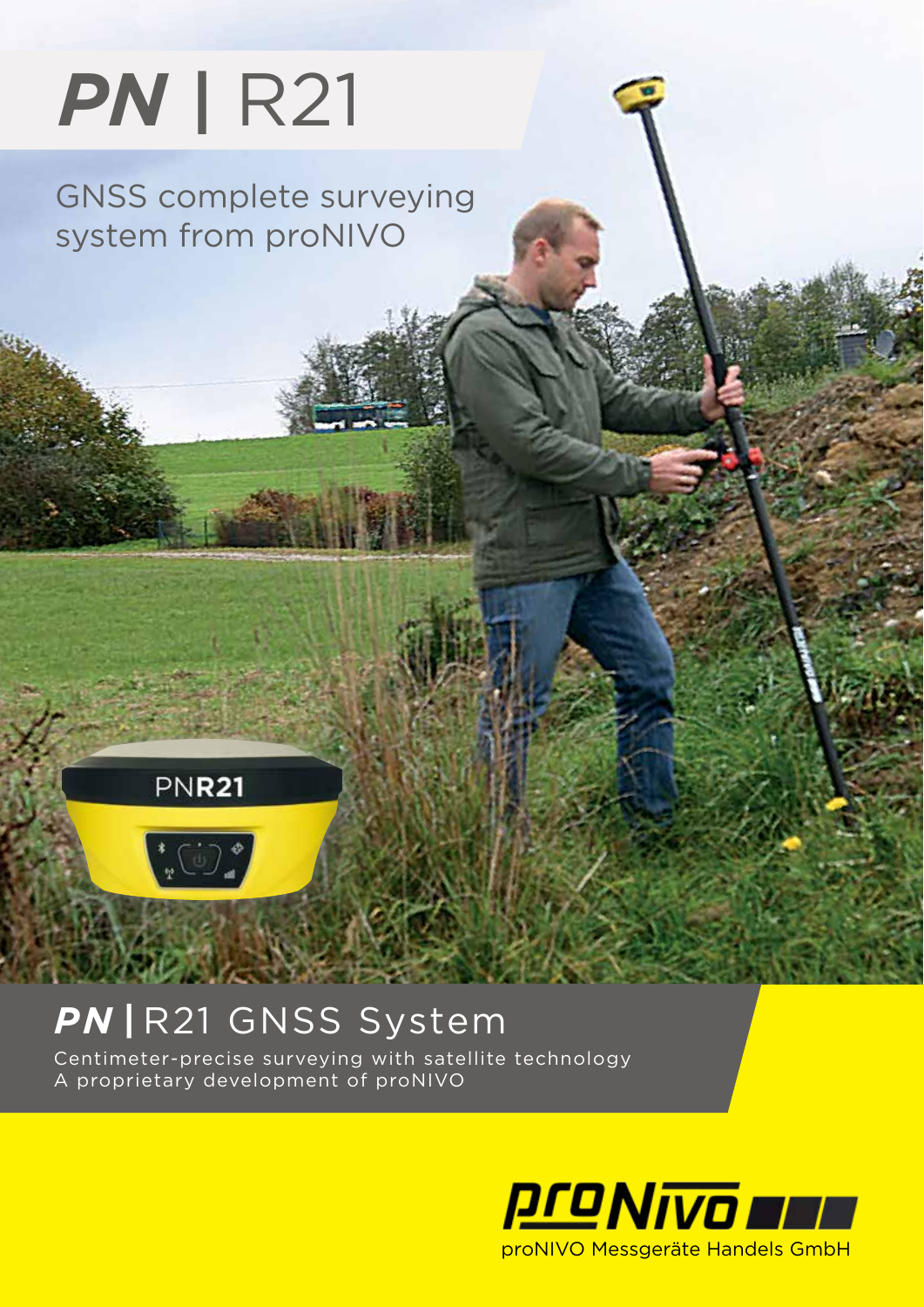## *PN |* R21 GNSS System

The PNR21 is a multi-band RTK GNSS receiver with centimeter accuracy and meets the highest requirements for precision and handling! The PNR21 is perfectly adapted to the tough conditions of surveying and construction sites. Accuracy, user-friendliness and its extremely low weight make the PNR21 from proNIVO the GNSS receiver of your choice.



#### **The PNR21**

The PNR21 GNSS receiver combines leading-edge technology in a sleek and lightweight design. The network rover is perfectly suited for use in surveying, construction, landscaping, GIS, civil engineering and many other areas where measurements need to be done quickly and efficiently. The integrated battery ensures that the PNR21 can sustain even longer working days (up to 15 hours) without problems and always remains reliable and precise in its measurements. For this purpose, the PNR21 processes information of 432 channels from the satellite systems GPS, GLONASS, Galileo, BeiDou, QZSS and SBAS. In addition the PNR21 impresses with its light weight of 760 grams, which makes long days in the field almost a walk in the park.





#### **Applicable everywhere**

Whether you are in construction, surveying, agriculture, or for municipalities or utility companies: The PNR21 ensures a workflow that suits your requirements perfectly.

On construction sites the PNR21 can be used for the following purposes: stakeout of points and axes from the CAD plan, control measurements, recording of moving terrain, excavation pits and stockpiles for volume calculations and updating of existing plans. The software "SurvPC" (for Windows) and "Carlson Layout" (for Android devices), which are easy and intuitive to use, you can transfer your plan to the construction site. Likewise, volumes of excavation pits and stockpiles can be calculated directly on the device and are ready for printing.

The PNR21 is ideally suited for all needs in the municipal GIS sector or in the utility industry. The PNR21 is an exciting option, especially for storing points, staking out and for the documentation of pipes and cables. With the "Carlson Layout" software, boundary stones can be found directly from the digital cadastral map with centimeter precision. GIS users can also document their pipeline cadastre with the widely used QGIS app QField. Any third party software can be connected without problems by NMEA output. For every application there is the right software for our PNR21.



With the aid of the GNSS receiver you can produce digital terrain models, carry out control measurements and determine control points.

The PNR21 can also be used in forestry and agriculture. For example you can determine and control your areas, document measures, etc. If you want to know how you can use the PNR21 in other ways, please contact us!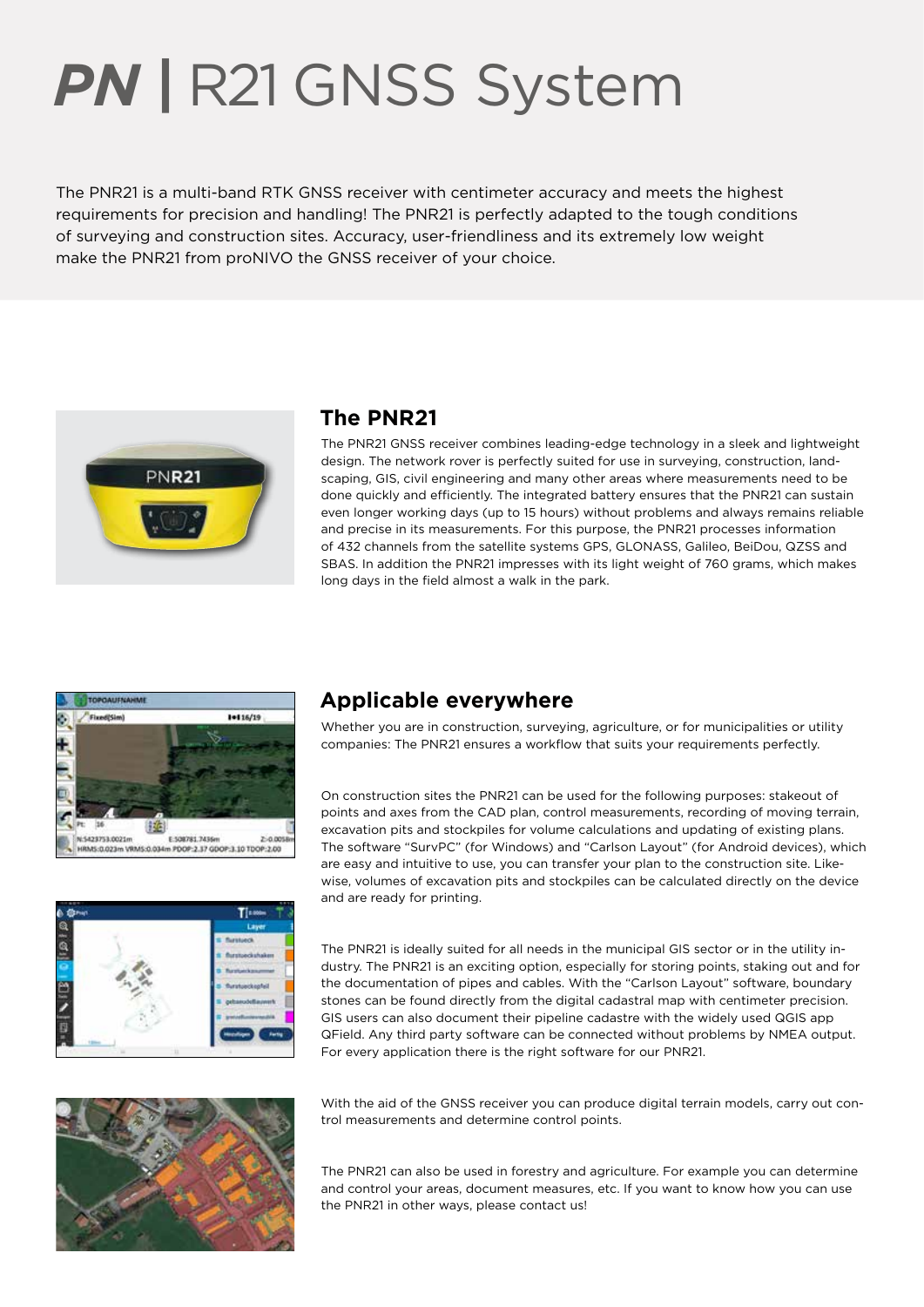## **PN | R21 GNSS Receiver**

#### **Can be used anywhere where precision and flexibility are required**

All PNR21 variants ensure a workflow that is geared to your requirements whether you are surveying in the construction industry, in agriculture, survey business, municipalities or utility companies.



#### **Construction**

The PNR21 is perfectly adapted to the tough conditions on construction sites and in landscaping. It enables you to easily stake out points and axes from the CAD plan, control measurements, recording of moving terrain, excavation pits and heaps for volume calculation and update existing plans. Height checks are also performed efficiently, intuitively and easily. In combination with the PN Field pro software, the PNR21 saves you time and money on your construction projects - and the precision of the measurements is amazing!



#### **Surveying**

Due to its high precision, the PNR21 with IMU is a perfect choice for survey offices and survey companies. With the aid of the GNSS receiver they can produce digital terrain models, carry out control measurements and determine control points. Other possible applications: All kinds of stake out, cadastral measurements, road planning, urban planning, ecological measurements, continuation of existing plans and much more.



#### **GIS**

The PNR21 is ideally suited for all needs in the municipal GIS sector or in the utility industry. The PNR21 is an exciting option, especially for storing points, stake out and documentation of pipes and cables. Other applications: Staking out of landmarks and parcel boundaries, collect data for all kind of GIS systems, recording of tree populations, streetlights, etc. The PNR21 is the ideal investment for municipalities and can also be connected to existing GIS software.



#### **Agriculture**

In forestry and agriculture, the PNR21 has many uses: you can determine and control your areas, for example. The PNR21 can also be used in testings and probings, e.g. for stake out of testfields, testing soil cultivation and tillage methods. Furthermore, the PNR21 is used to measure boundary markers, hydrants, drains, manholes and other obstacles in the field. These are measured in the field and marked in the plans. Likewise, for example soil samples can be linked to the position and much more.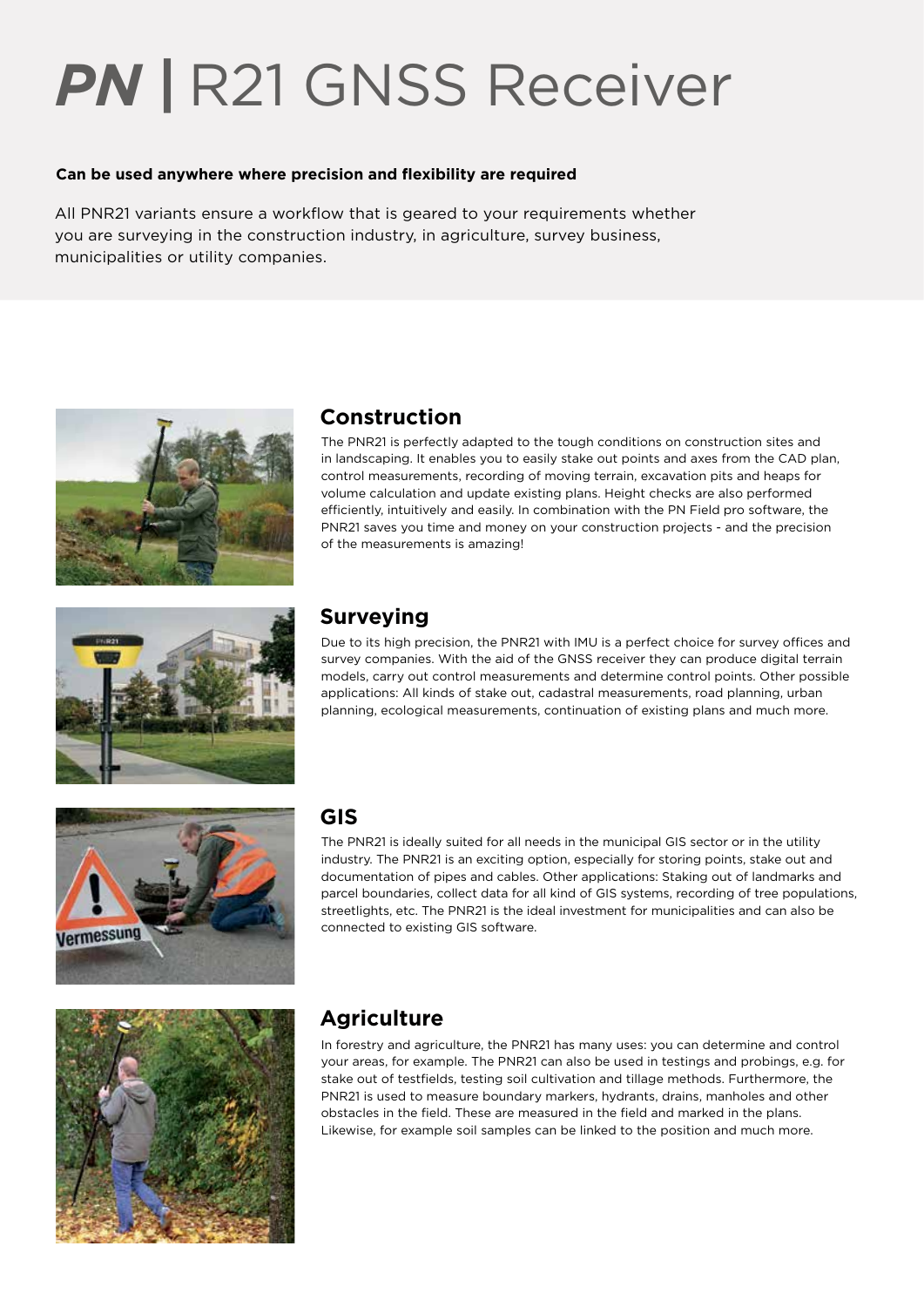### **PN | R21 Accessories**

proNIVO also offers a wide range of accessories for the PNR21. Based on your needs you can create your individual system. We will be happy to assist you!



#### **Tablets and field computers**

proNIVO offers a wide range of Android tablets and field PCs. Here our surveying software runs smoothly and the connection with the PNR21 receiver also works flawlessly. Our rugged tablets are tested for unconditional field suitability and can withstand heavy weather. They have a rain mode and are perfectly readable even in glaring sunshine. The tablets are designed for use with GNSS receivers and robotic stations. With our tablets you have efficient and mobile computing in the field or on the construction site and ensure perfect communication with the office.



#### **Carbon rod for GNSS receiver with 5/8" adapter**

This carbon rod for GNSS receivers ensures that the PNR21 is mounted at a fixed height of 2.0 m. This makes exact height measurements possible. The two-piece rod is made of very robust carbon and can be easily stowed and transported even in small vehicles. The reinforced middle piece prevents the carbon from breaking when holders of heavy tablets are screwed very tightly. Of course, we also offer attachments for our rods.



#### **More accessories**

proNIVO supplies all accessories that surveyors need for their GNSS surveys in the field: GNSS poles, GNSS telescope antenna poles, mounts and clamps for field computers, car roof mounts for RTK, various adapters and much more.



#### **Packages and support**

We will be happy to help you put together an individual package for your customers. Working with you, we will put together a package tailored to their requirements. We also have instruction, troubleshooting, and support videos for the PNR21 and the surveying software on our Youtube channel. We will be happy to help you with questions personally.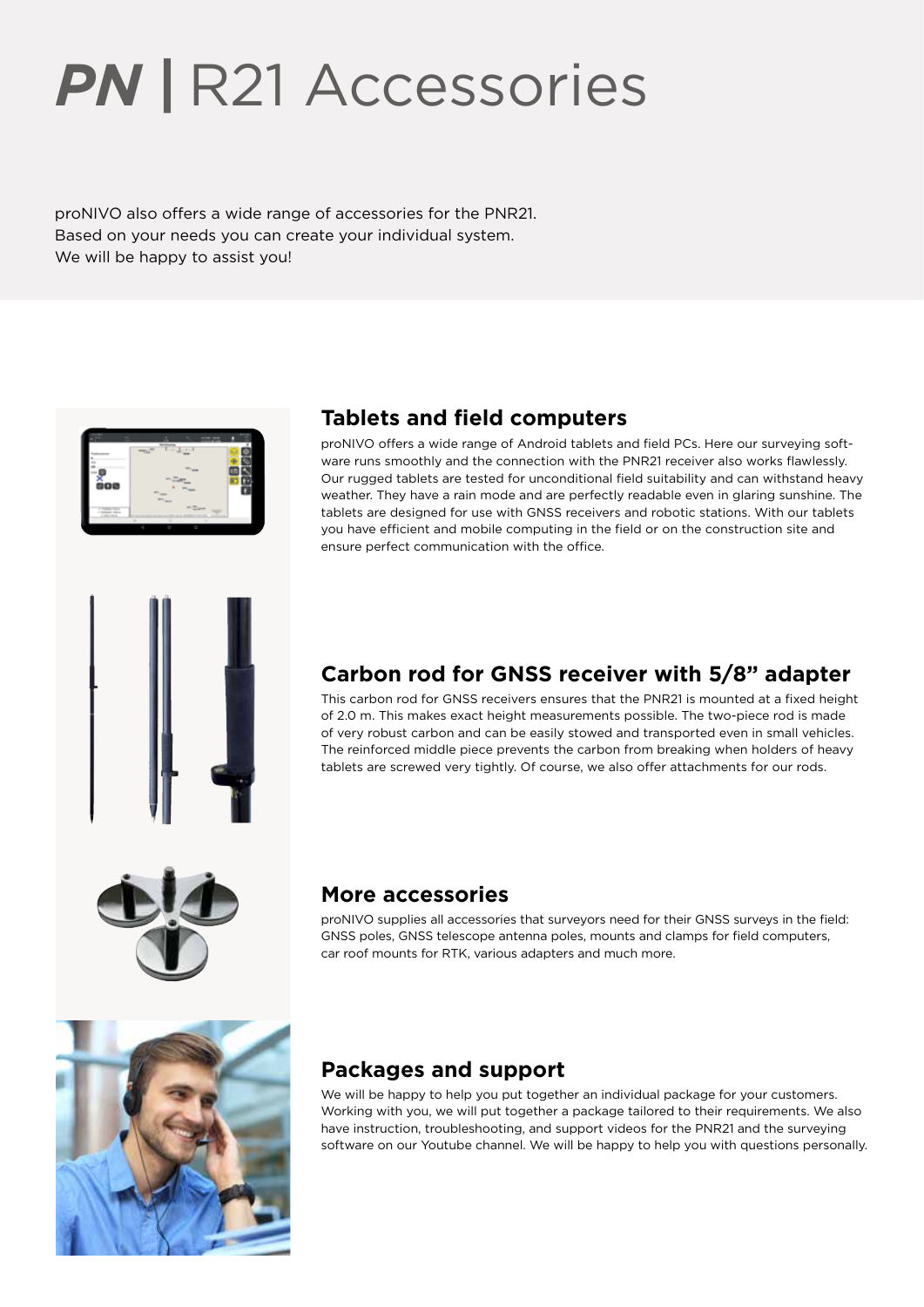### **PN | R21 Specifications**

| <b>Measurements</b>  | Channels<br><b>GPS</b><br><b>GLONASS</b><br><b>BeiDou</b><br>Galileo<br><b>QZSS</b><br><b>SBAS</b><br>Data format<br>Differential format<br>positioning rates<br>Re-acqusition time<br>Cold Start | 432 (800+ optional)<br>L1, L2, L5<br>L1, L2<br>B1, B2, B3<br>E1, E5a, E5b<br>L1, L2, L5<br>L1<br><b>NMEA-0183</b><br>RTCM 2.X, RTCM 3.X<br>$1 - 5$ Hz<br><1 s<br>$<$ 40 $s$ |
|----------------------|---------------------------------------------------------------------------------------------------------------------------------------------------------------------------------------------------|-----------------------------------------------------------------------------------------------------------------------------------------------------------------------------|
| Positioning*         | <b>RTK</b><br><b>Static</b><br><b>DGPS</b>                                                                                                                                                        | Horizontal: 8 mm + 1 ppm<br>Vertical: 15 mm + 1 ppm<br>Horizontal: 2,5 mm + 1 ppm<br>Vertical: 5 mm + 1 ppm<br>Horizontal: 0.4 m<br>Vertical: 0.8 m                         |
| Data storage         | Storage<br>Differential                                                                                                                                                                           | 32 GB<br>RTCM2.3, RTCM3.X, RTCM3.2, CMR, CMR+                                                                                                                               |
| Communication        | Bluetooth<br><b>GSM</b><br><b>WIFI</b>                                                                                                                                                            | V4.0 dual mode (BT/BLE)<br>LTE-TDD/FDD/TD-SCDMA/UMTS/EVDO/CDMA1x/GSM<br>802.11 b/g/n                                                                                        |
| <b>Battery</b>       | Capacity<br><b>Battery life</b><br>Charching time                                                                                                                                                 | 7,4 V, 9600 mAh, internal battery<br>Up to $15h$<br>4 h for full charging                                                                                                   |
| <b>Environmental</b> | Operating temp<br>Storage temp<br>Humidity<br>Shockproof<br>Protection class                                                                                                                      | $-20 °C$ bis $+70 °C$<br>-40 °C bis +85 °C<br>100%<br>Survives a 1.5 m pole drop onto concrete<br><b>IP67</b>                                                               |
| <b>Physical</b>      | Material<br>Dimension<br>Weight<br>Interface                                                                                                                                                      | Magnesium alloy housing + ABS/PC top cover<br>Ø 133*75 mm<br>760 gramm with battery<br>4 LED indicators, 1 button                                                           |
| <b>Accessories</b>   | <b>GNSS</b> receiver<br>7pin cable                                                                                                                                                                | 1x<br>1x                                                                                                                                                                    |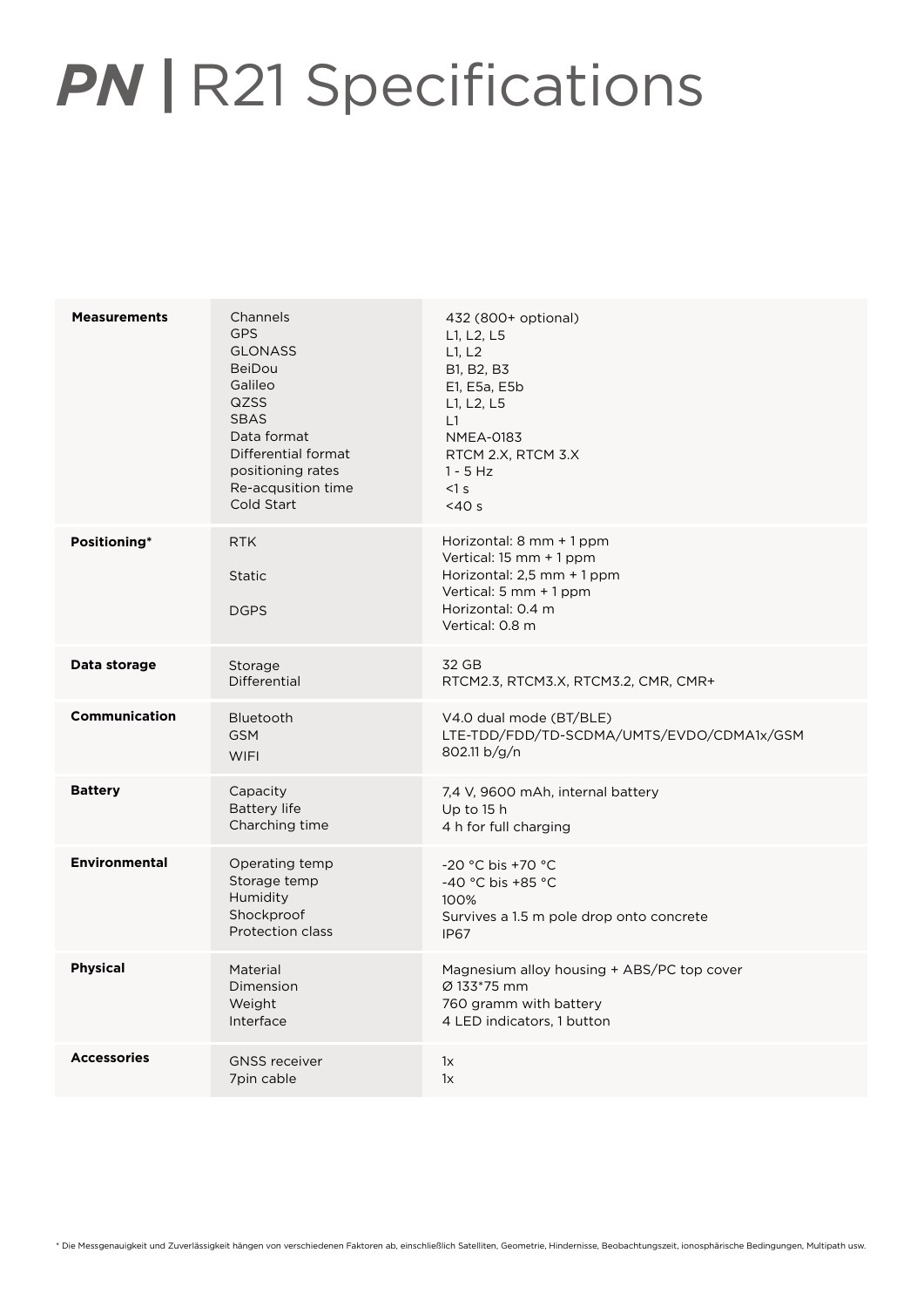### *PN |* Distribution & OEM

In addition to the PNR21 GNSS receiver system we deliver a wide range of products for the needs of surveying and the needs of many other areas. This applies both to products with proNivo branding and in individualized form as an OEM brand. All of our products can of course be customized and can be branded upon request. We work closely with you and help with personalization and distribution. proNIVO is your professional and reliable partner!



#### **Surveying Accessories**

#### **With our accessories you expand the application possibilities not only of products we offer!**

proNIVO offers a wide range of products for the fields of surveying, construction, location technology and building planning: proNIVO has robust measuring rods and tripods, levels and theodolites, prisms and marking points and extensive accessories in its range. Every single product can be personalized and branded according to your wishes.



#### **Moisture meter**

#### **The moisture that cannot be seen is the most important!**

Our professional range of moisture meters offers a graduated program and a wide range of moisture measurement instruments that are innovative, extremely powerful and durable. Our programs are the products of choice for performing moisture analysis and deliver results that are quick, correct, and traceable, from building inspections to road construction and agriculture.



#### **Underground Location**

#### **Not only avoid damage, first of all protect people!**

In addition to the original purpose of our cable detection and tracking devices, this is the purpose that is most important to us. With our cable detectors you can not only determine the exact route and depth of cables and lines, but also generate valuable information as to whether a certain point can be dug or dredged without that people endangered or property is damaged - a must for every construction site. In addition, our magnetic detectors are the industry standard for all aspects of magnetic location in construction and at utility companies.